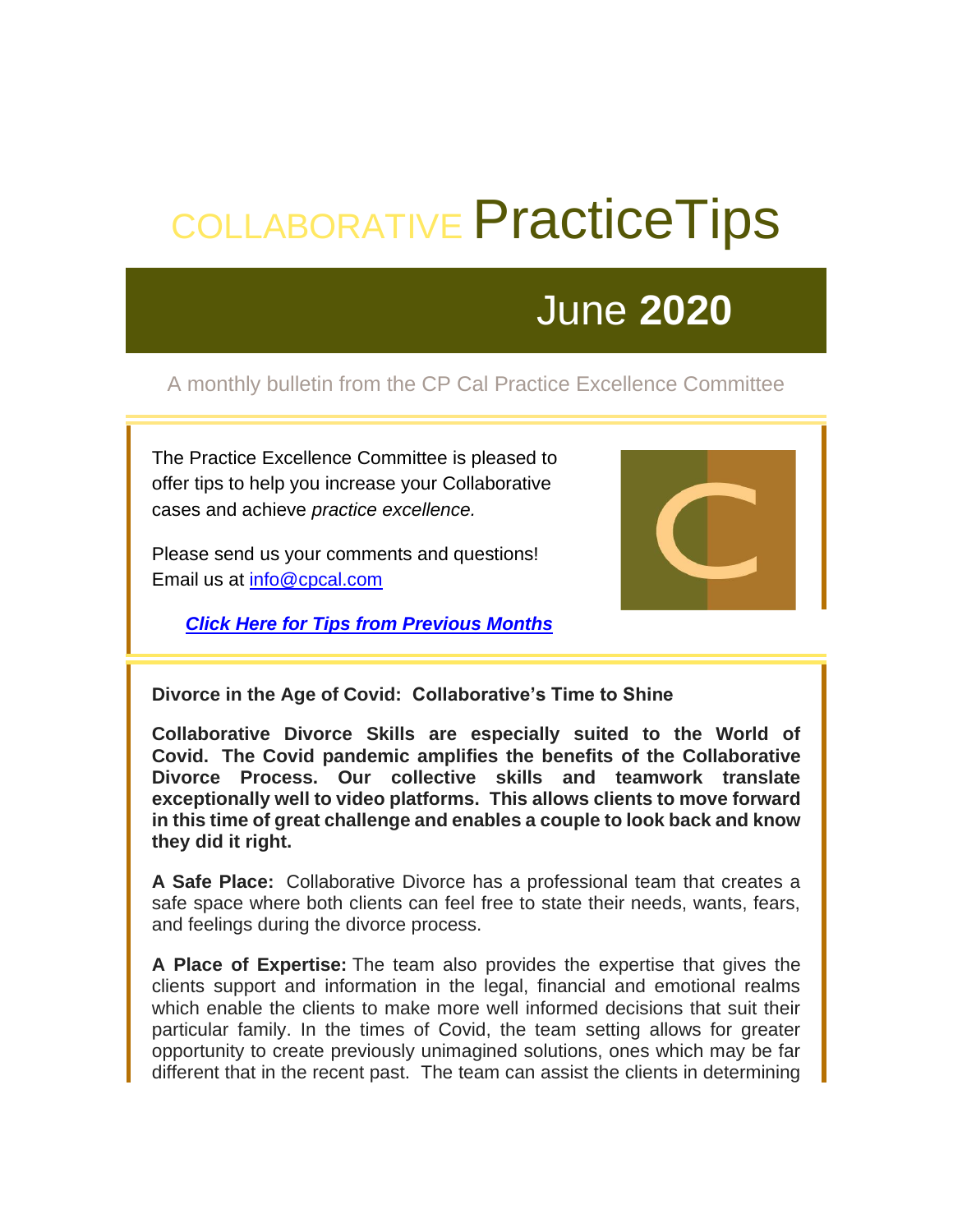what their new normal will be. The choices are more vast than those available in court.

**A Place to Plan for the Future:** A Collaborative Divorce lets both clients move on with a more positive point of view. The process helps them plan for a more secure future.

**A Place to Regain Control:** In the world of Covid where courts are closed or offering only limited services, and delays are lengthy, Collaborative provides a place where you can move forward in planning your future.

**A Place of Care and Compassion:** Team members all value assisting the couple in achieving their goals as they honor their past and move forward. More than in any other divorce process, the Collaborative team works together to prepare the clients for difficult conversations and decisions as they face new emerging realities.

**A Place for Now and the Future:** Collaborative Divorce is uniquely suited for the world of Covid, as it translates well to video meeting platforms.In fact, the emotional presence of all, with a simultaneous distance for the clients creates a unique and productive space for conducting challenging discussions and flexible problem solving. The video platform provides enough distance for clients to feel less triggered and more comfortable expressing their concerns.

#### **Collaborative's Time to Shine**

The coronavirus pandemic has changed daily life for most people including couples who are divorcing or considering divorce.

Maintaining social distance from others, limiting person-to-person contact and sheltering-in-place may very well continue for some time to come.

What divorce process can a couple choose then- if courts are offering limited services and extensive backlogs?

Interdisciplinary Collaborative teams using video-conferencing platforms such as Zoom are able to create a supportive, productive and unique space to hold challenging discussions and encourage flexible problem solving. In fact, videoconferencing platforms provide enough distance for many clients to feel less triggered, more comfortable expressing their concerns and more mindful in their problem-solving as they face new emerging realities.

We recognize that taking Collaborative cases online is challenging – everything from technology terror to re-learning how to manage difficult emotions during online meetings. CP Cal is committing its considerable resources this year to support California Collaborative professionals' efforts to